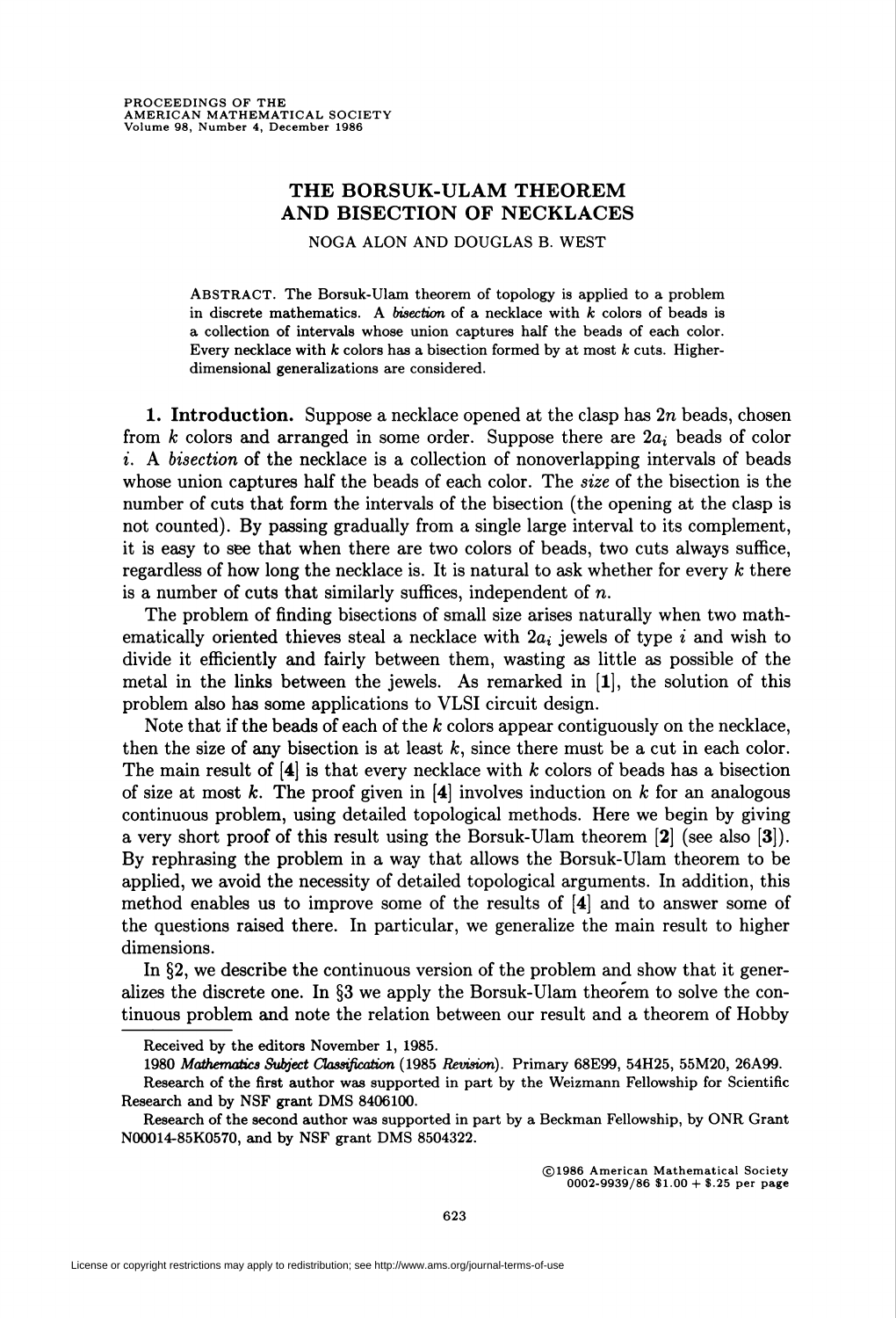and Rice  $[5]$  on  $L_1$  approximation. During the completion of this manuscript, we learned that our approach is, in fact, very similar to that of Pinkus [7], who gave a short proof of the Hobby-Rice theorem. In §4 we discuss the problem of splitting the necklace into  $m > 2$  parts, and the problem of splitting the necklace in other proportions. This last problem is related to a well-known theorem of Liapounoff [6] in measure theory. In §5 we describe some generalizations to higher dimensions that reveal a somewhat surprising difference between odd and even dimensions.

**2. The continuous problem.** Let  $I = [0, 1]$  be the unit interval, and suppose that every point of I has a color i,  $1 \leq i \leq k$ , such that for each i the set of points colored i is measurable. Let us call such a coloring of I an interval coloring. For convenience of expression, an interval coloring with  $k$  colors is a  $k$ -coloring. Given an interval coloring, a bisection of size r is a sequence of numbers  $0 = y_0 < y_1$  $\cdots < y_r < y_{r+1} = 1$  such that  $\bigcup \{y_{i-1}, y_i\} : i \equiv 0 \mod 2\}$  captures precisely half the measure of each color. As in the discrete problem, size at least  $k$  is required for any bisection of a  $k$ -coloring in which each color appears contiguously and colors occupy disjoint intervals. In the next section we apply the Borsuk-Ulam theorem to prove

**PROPOSITION 2.1.** Every interval k-coloring has a bisection of size at most k.

The statement of this continuous problem differs infinitesimally from that in [4]. Nevertheless, by the same argument as in [4], this proposition yields the bound of  $k$  for the size of bisections of  $k$ -color discrete necklaces. Simply turn an opened necklace of n beads into an interval coloring by partitioning  $[0,1]$  into  $2n$  equal segments and coloring the jth segment by the color of the jth bead of the necklace. Proposition 2.1 guarantees a bisection using at most  $k$  cuts, but the cuts need not occur at the endpoints of the 2n segments. If there is a "bad cut " in the interior of a segment belonging to the ith color, then there must be another such bad cut. We can slide one of the cuts to increase the measure captured for color  $i$  and the other cut to decrease it by the same amount until one of the cuts reaches the boundary of its small segment. Therefore, induction on the number of bad cuts guarantees that we can correct the bad cuts to obtain a bisection that translates back into a bisection for the discrete problem.

As noted in [4], this also allows us to satisfy the jewel thieves when some colors appear an odd number of times. For whatever partition of the "extra" bead of each type that they decide is equitable, the appropriate rounding up or down of each  $a_i$ can be achieved in the splitting up within the same bound of  $k$  cuts.

3. Proof of Proposition 2.1. We need the following well-known result:

LEMMA 3.1 (BORSUK-ULAM [2]—SEE ALSO [3]). Let  $f\colon S^{\bm{k}} \to \mathbf{R}^{\bm{k}}$  be a continuous function from the k-dimensional sphere  $S^k$  (in  $\mathbf{R}^{k+1}$ ) to  $\mathbf{R}^k$ . Suppos that  $f(\overline{x}) = -f(-\overline{x})$  for all  $\overline{x} \in S^k$ . Then there exists  $\overline{x} \in S^k$  such that  $f(\overline{x}) = 0$ .  $\Box$ 

Given an interval k-coloring of [0,1], define a function  $f: S^k \to \mathbf{R}^k$  as follows. Let  $\bar{x} = (x_1, \ldots, x_{k+1})$  be a point of  $S^k$ . Define  $\langle z \rangle = z(\bar{x}) = (z_0, \ldots, z_{k+1})$  by  $z_0 = 0, z_j = \sum_{i=1}^j x_i^2$  for  $j \ge 1$ . For  $1 \le j \le k$ , define  $f_j(\overline{x}) = \sum_{i=1}^{k+1} sign(x_i)m_j(i)$ , where  $m_i(i)$  is the measure of the jth color in the segment  $[z_{i-1}, z_i]$ . Finally, put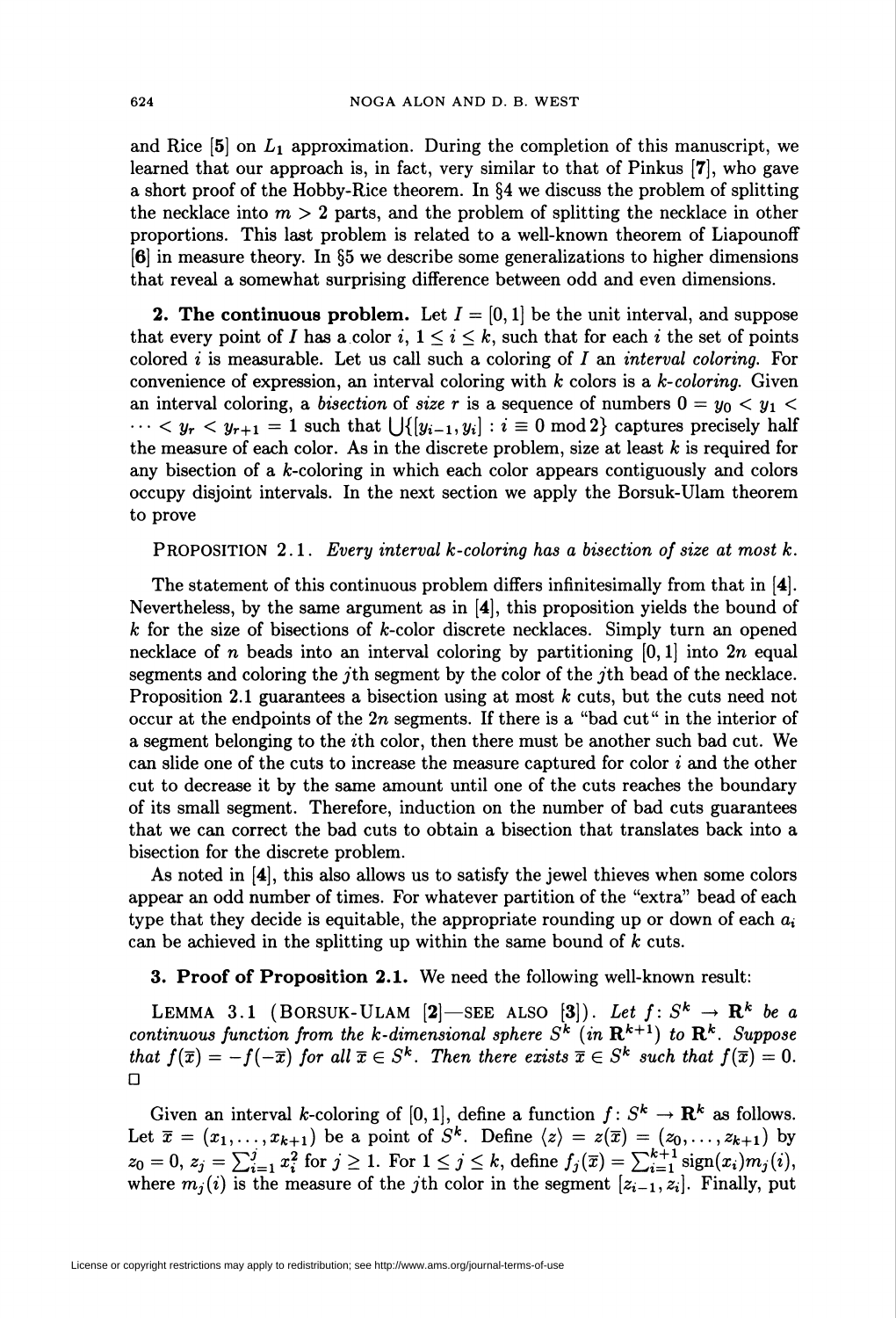$f(\overline{x}) = (f_1(\overline{x}),..., f_k(\overline{x}))$ . Clearly,  $f: S^k \to \mathbb{R}^k$  is a continuous function satisfying  $f(\overline{x}) = -f(-\overline{x})$  for all  $\overline{x} \in S^k$ . (It is amusing to note that in fact f is constant on the positive orthant, yielding the full measure of each color.) By Lemma 3.1, there exists  $\overline{x} \in S^k$  such that  $f(\overline{x}) = 0$ . Put  $Z = \bigcup \{[z_{i-1}, z_i] : \text{sign}(\overline{x}_i) = +1\}$ . Since  $f(\overline{x}) = 0$ , Z captures half the measure of each color. Since endpoints of the intervals in Z occur only at the  $z_i$ , this bisection has at most k cuts, which completes the proof of Proposition 2.1.  $\Box$ 

REMARK 3.2. This proof holds even if we replace the density functions of the colors by arbitrary continuously-integrable functions. We thus get the following result, which improves Theorem 6 of [4] and was proved by Hobby and Rice in [5] (see also  $[7]$ ).

PROPOSITION 3.3 [5]. Let  $g_1, \ldots, g_k : [0,1] \rightarrow \mathbb{R}$  be k continuously-integrable functions. Then there exist  $0 = z_0 \leq z_1 \leq \cdots \leq z_k \leq z_{k+1} = 1$  and  $\delta_1, \ldots, \delta_{k+1} \in$  $\{\pm 1\}$  such that  $\sum_{i=1}^{k+1} \delta_i \int_{z_{i-1}}^{z_i} g_j = 0$  for all  $1 \leq j \leq k$ .

4. Splitting in other proportions. Given an interval  $k$ -coloring,  $k$  cuts suffice to form two disjoint sets each containing exactly half of each color. A natural question, raised in  $[4]$ , is to consider m thieves rather than two. In other words, determine for  $m > 2$  the minimum number of cuts  $c(m, k)$  that always suffice to form m disjoint sets each capturing  $1/m$  of each color. If every color appears contiguously, we must have at least  $m-1$  cuts in each color, so  $c(m, k) \ge (m-1)k$ . Repeated application of Proposition 2.1 shows that when  $m$  is a power of 2 this bound is best possible.

THEOREM 4.1.  $c(2^j, k) = (2^j - 1)k$ .

**PROOF.** It suffices to show  $c(2^j, k) \leq (2^j - 1)k$ , which we do by induction on j. For  $j = 1$  this is Proposition 2.1. For  $j > 1$ , we apply the induction hypothesis for  $j-1$  and 1. Begin by using  $(2^{j-1} - 1)k$  cuts to form  $2^{j-1}$  sets of intervals each containing  $1/2^{j-1}$  of each color. For each of those sets, consider the interval coloring formed by placing those intervals next to each other and rescaling to total length 1. Using at most  $k$  cuts, this interval coloring can be bisected. Translating back to the original interval coloring, this adds altogether at most  $k2^{j-1}$  more cuts, so that the desired distribution is attained with at most  $(2^{j} - 1)k$  cuts.  $\Box$ 

This suggests the following

CONJECTURE 4.2. For every m and k,  $c(m,k) = (m-1)k$ .

This conjecture is plausible because, besides holding for all  $k$  when  $m$  is a power of 2, it also holds for all m when  $k = 2$ . In fact, for  $k = 2$  the following stronger result holds, yielding Conjecture 4.2 for  $k = 2$  by applying it succesively with  $\alpha = 1/m, 1/(m-1), \ldots, \frac{1}{2}$  and breaking off the amount due each thief one by one.

PROPOSITION 4.3. For every interval coloring with two colors and every  $0 <$  $\alpha$  < 1, one can form with at most two cuts a set of intervals that captures the fraction  $\alpha$  from each of the two colors.

PROOF. View the points of the interval as real numbers modulo 1 (i.e., think of it as a cycle formed by identifying the endpoints). For  $0 \leq x < 1$ , let  $g(x)$  be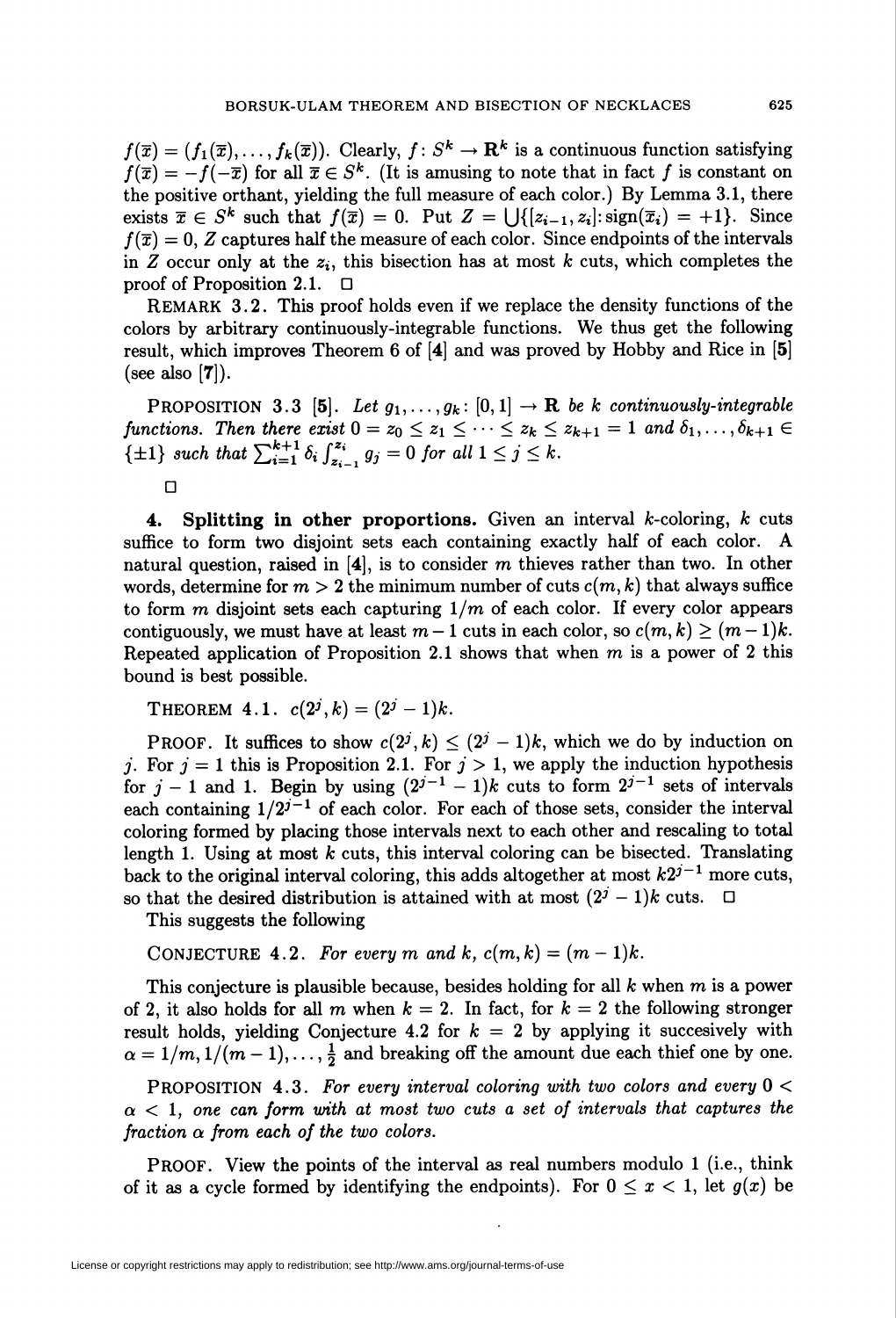the measure of color 1 in the interval  $[x, x + \alpha \pmod{1}]$ . If t is the total measure of color 1 in the interval, then the average value of  $g(x)$  is  $\int_0^1 g(x) dx = \alpha t$ . Since g is continuous,  $g(x) = \alpha t$  for some  $\hat{x}$ . Therefore, cutting at  $\hat{x}$  and at  $\hat{x} + \alpha$  (mod 1) yields a set of measure  $\alpha$  containing the fraction  $\alpha$  of the measure of color 1; hence it also contains  $\alpha$  of the measure of color 2.  $\Box$ 

By analogy with  $c(m, k)$ , let  $c(\alpha, k)$  be the minimum number of cuts that suffices, in any interval k-coloring, to obtain a collection of intervals capturing  $\alpha$  of the measure of each color. We do not know whether  $c(\alpha, k)$  is well defined, i.e. finite, for every  $k \geq 3$  and  $0 < \alpha < 1$ . In particular, we do not know this for  $k = 3$  and  $\alpha = \frac{1}{3}$ . By Theorem 4.1,  $c(\alpha, k)$  exists whenever  $\alpha = i/2^{j}$ , and Conjecture 4.2 would imply that it does at least when  $\alpha$  is rational. When A is not restricted to be the union of finitely many intervals, it is true that there always exists some measurable subset A of the unit interval that captures  $\alpha$  of the measure of each color. Indeed, this remains true when the colors are replaced by arbitrary continuous measures. This follows immediately from the following well-known result of Liapounoff [6].

LEMMA 4.4. Let  $\mu_1, \ldots, \mu_k$  be k continuous probability measures on [0,1]. For a measurable set  $X \subseteq [0,1]$ , let  $\mu_i(X)$  be the measure of  $\mu_i$  in X, and put  $f(X) =$  $(\mu_1(X),\ldots,\mu_K(X)) \in \mathbf{R}^k$ . Then  $\{f(X): X \subseteq [0,1], X$  measurable is a closed convex subset of  $\mathbf{R}^k$ .  $\Box$ 

In particular, since  $(0, \ldots, 0) = f(\emptyset)$  and  $(1, \ldots, 1) = f([0,1])$ , there is some measurable X whose image is  $(\alpha, \ldots, \alpha)$ .

**5. Higher dimensions.** Now we return to the case of 2 thieves, but consider higher-dimensional versions of the necklace. Let  $C = C<sup>d</sup>$  be the *d*-dimensional unit cube, and suppose the points of  $C$  are colored using  $k$  colors, such that the set of points with color i is measurable for each i. Call this a k-coloring of the cube. Our results thus far easily imply that, given any direction, there are always at most  $k$ hyperplanes perpendicular to that direction that form two disjoint sets of slices of C each containing half of each color. For example, for the direction of the  $x_1$ -axis, this follows immediately by applying Proposition 3.3 (the Hobby-Rice theorem) to the functions  $\{g_j: 1 \leq j \leq k\}$ , where  $g_j(y)$  is the  $(d-1)$ -dimensional measure of the jth color in  $C \cap {\overline{x}}: x_1 = y$ . Thus it is more interesting to consider bisections where we cut all the axes in the same way and 2-color the regions so formed like a ddimensional checkerboard. In particular, given a sequence of numbers  $\langle z \rangle$  such that  $0 = z_0 < z_1 < \cdots < z_r < z_{r+1} = 1$ , let  $I_i = [z_{i-1}, z_i]$  and  $C_{i_1,\ldots,i_d} = I_{i_1} \times \cdots \times I_{i_d}$ . Then a bisection having size r for a colored d-dimensional cube C is a sequence  $\langle z \rangle$ such that the set  $\bigcup \{C_{i_1,\ldots,i_d}:i_1+\cdots+i_d\equiv 0\pmod{2}\}$  captures precisely half the measure of each color.

Note that for  $d = 1$  this reduces to our previous definition of bisection. For  $d = 2$ , a bisection corresponds to a black-white checkerboard with the same number of rows and columns, such that all the rectangles along the diagonal are squares and the white rectangles together contain half the measure of each color.

Somewhat surprisingly, it turns out that for odd dimensions there is always a bisection whose size does not exceed the number of colors, but for even dimensions, there is no finite size that always suffices to yield a bisection, even with only two colors. The remainder of the paper is devoted to proving these two results.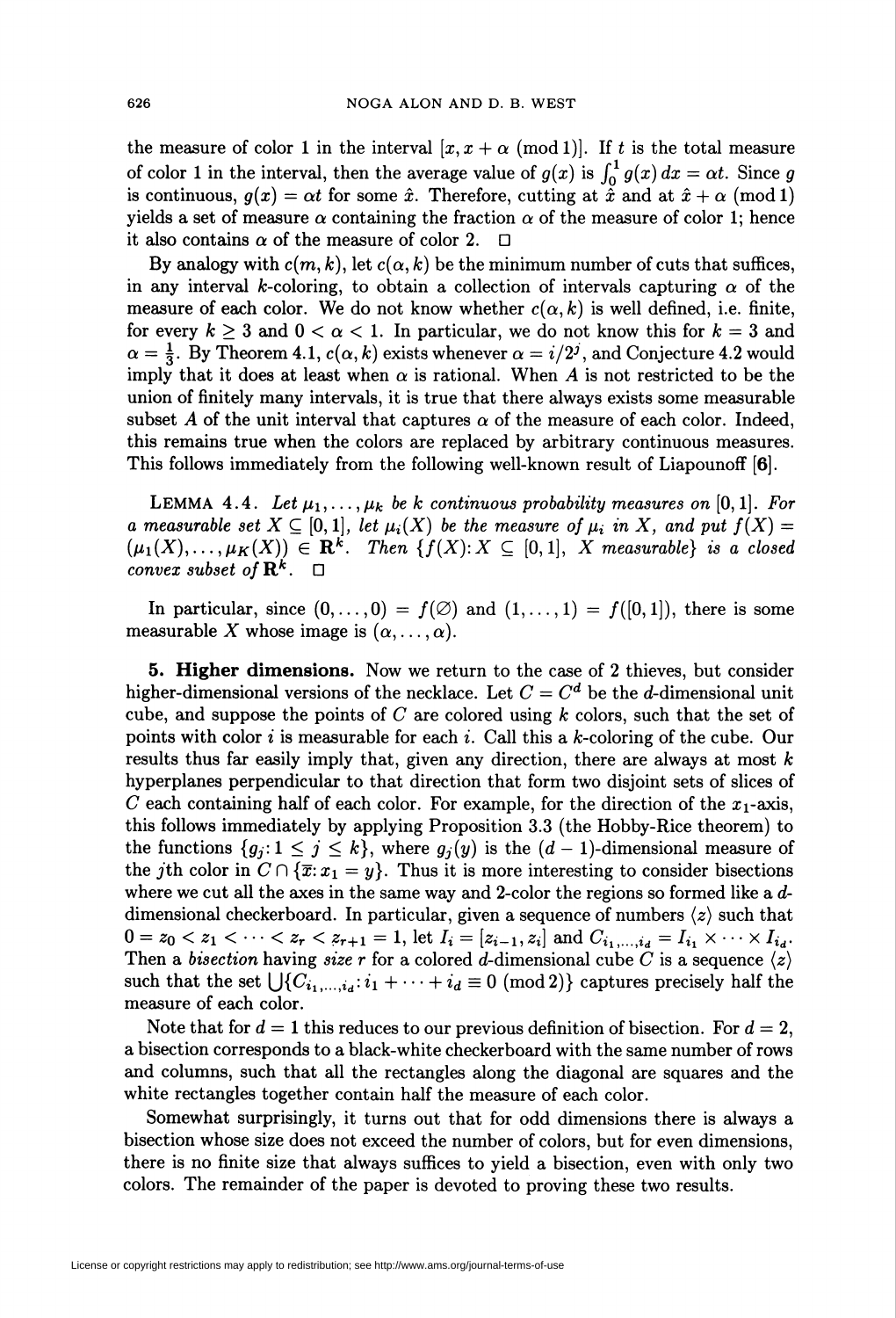THEOREM 5.1. If d is odd, then every k-coloring of  $C<sup>d</sup>$  has a bisection of size at most  $k$ , and this bound is best possible.

PROOF. First we show that the bound, if true, is best possible. Consider any coloring of  $C^d$  in which each of the first  $k-1$  colors fills a small cube such that no hyperplane parallel to an axis cuts two of these cubes and all of them are close to the origin. The kth color fills the rest of the cube. For example, for some small  $\varepsilon > 0$ , and  $1 \leq i \leq k$ , let the *i*th color fill the cube  $[(i-1)\varepsilon, i\varepsilon] \times \cdots \times [(i-1)\varepsilon, i\varepsilon]$ . Any bisection must contain some  $z_i$  in the range  $((i-1)\varepsilon, i\varepsilon)$ , or else the *i*th color is not bisected. Also, if  $\varepsilon$  is sufficiently small, any bisection must contain some  $z_j$  bigger than  $k\epsilon$ , since otherwise a portion of the kth color with measure  $(i - (k-1)\epsilon)^d > \frac{1}{2}$ has no cuts in it. Thus any bisection has size at least  $k$ .

The proof that any coloring has a bisection of size at most  $k$  is similar to our proof of Proposition 2.1. Given d odd and a k-coloring of  $C<sup>d</sup>$ , define a function  $f: S^k \to \mathbf{R}^k$  as follows. Let  $\bar{x} = (x_1, \ldots, x_{k+1})$  be a point of  $S^k$ . As in §3, define  $z = z(\bar{x}) = (z_0, \ldots, z_{k+1})$  by  $z_0 = 0, z_i = \sum_{i=1}^{j} x_i^2$  for  $j \ge 1$ . With  $C_{i_1, \ldots, i_d}$  defined from z as above, put

$$
f_j(\overline{x}) = \sum_{i_1} \cdots \sum_{i_d} sign(x_{i_1}) \cdots sign(x_{i_d}) m_j(C_{i_1...i_d}),
$$

where  $m_i(C_{i_1,\ldots,i_d})$  is the measure of the jth color in  $C_{i_1,\ldots,i_d}$ . Finally, let  $f(\overline{x})$  $(f_1(\bar{x}),..., f_k(\bar{x}))$ . Clearly,  $f: S^k \to \mathbb{R}^k$  is a continuous function, and  $f(\bar{x}) =$  $-f(-\overline{x})$  for all  $\overline{x} \in S^k$  since d is odd. By Lemma 3.1 (the Borsuk-Ulam theorem), there exists  $\bar{x} \in S^k$  such that  $f(\bar{x}) = 0$ . As in §3, this implies that  $\langle z \rangle$  is a bisection. D

Finally, we show that there is no analogue of Theorem 5.1 when the number of dimensions is even.

THEOREM 5.2. For every even  $d \geq 2$  and every positive integer l, there is a 2-coloring of  $C<sup>d</sup>$  that has no bisection of size at most l.

PROOF. The main idea of the construction is that in any bisection the main diagonal  $(\{\overline{x}:x_1 = \cdots = x_d\})$  lies in  $\bigcup \{C_{i_1,\ldots,i_d}:i_1 = \cdots = i_d\}$ , and since d is even these all satisfy  $\sum i_i \equiv 0 \pmod{2}$  and are captured by the same thief. If the coloring is designed so that a color is concentrated near the main diagonal, these cubes will contain more than half its total measure.

For simplicity, we provide the details of the argument only for  $d = 2$ ; the general case is analogous. Given a positive integer l, choose  $\varepsilon > 0$  sufficiently small such that

$$
2\varepsilon - (3l+1)\varepsilon^2 > \frac{1}{2}(2\varepsilon - \varepsilon^2).
$$

Color  $C^2$  red and blue by letting  $\{(x, y) \in C^2 : x - \varepsilon \le y \le x + \varepsilon\}$  be red and all other points be blue.

Suppose  $\langle z \rangle$  is a bisection of size m. Let  $\delta_i = z_i - z_{i-1}$  for  $1 \leq i \leq m+1$ , and let  $C_{i,j}$  be the regions generated by  $\langle z \rangle$ . If  $\delta_i \geq \varepsilon$ , then  $C_{i,i}$  contains precisely  $2\varepsilon \delta_i - \varepsilon^2$  red area. Hence the total red area in  $\bigcup C_{i,i}$  is at least  $\sum_{i,j}C_{i,j}(\varepsilon \delta_i - \varepsilon^2)$ . However,  $\sum_{i=1}^{m} \delta_i = 1$ , and thus  $\sum_{i: j: S_i > s} \delta_i > 1 - m\epsilon$ . This implies that the red area in  $\int_{i}^{1} C_{i,i}$  exceeds  $2\varepsilon(1 - m\varepsilon) - (m + 1)\varepsilon^2 = 2\varepsilon - (3m + 1)\varepsilon^2$ . The total red area is  $2\varepsilon - \varepsilon^2$ . By the definition of  $\varepsilon$ , if  $m \leq l$ , then  $\bigcup C_{i,i}$  contains more than half of this. Hence there is no bisection of size at most  $l$ .  $\Box$